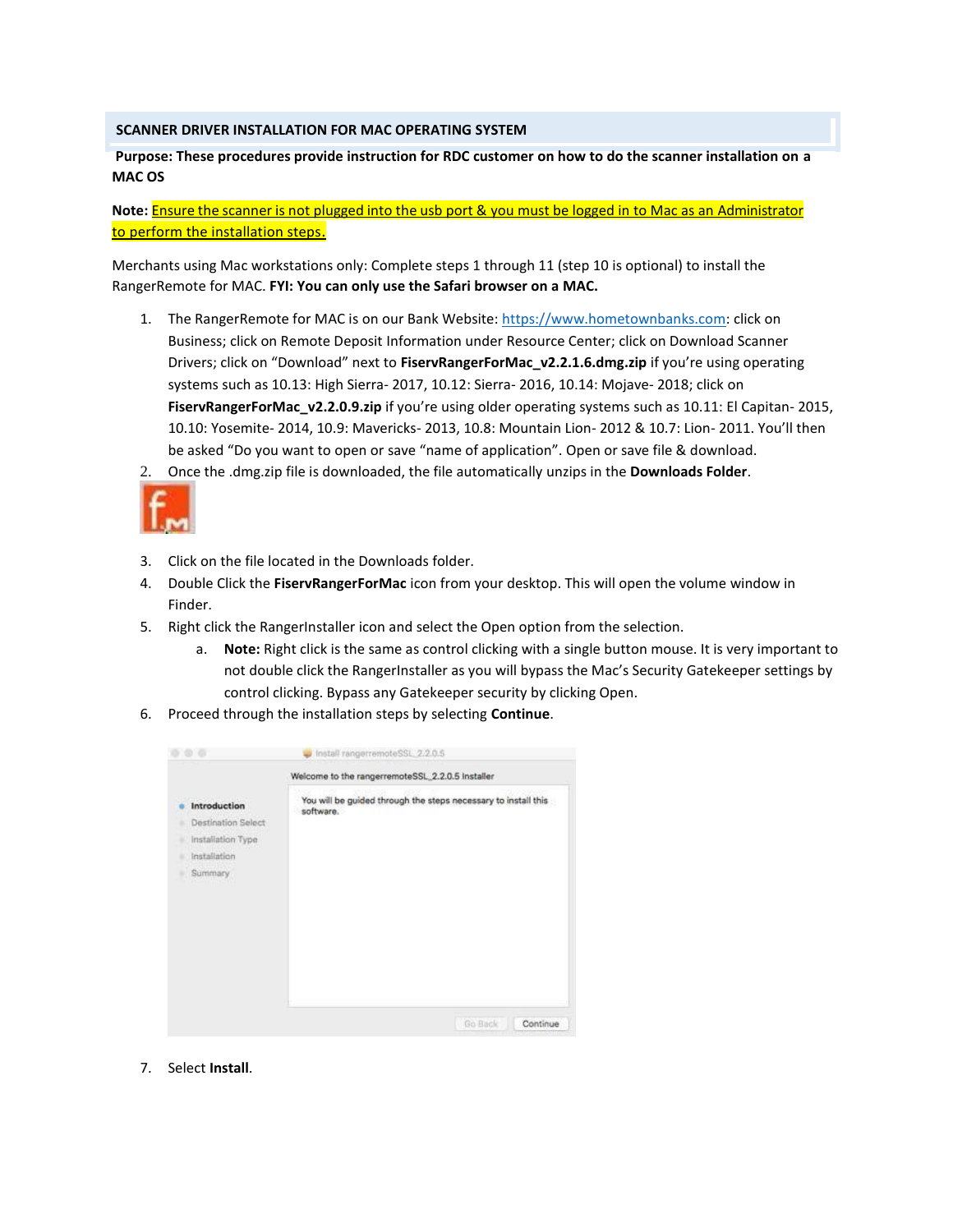|                                                                                                       | Standard Install on "BootDrive"                                                                                                                    |
|-------------------------------------------------------------------------------------------------------|----------------------------------------------------------------------------------------------------------------------------------------------------|
| Introduction<br><b>Destination Select</b><br><b>Installation Type</b><br>Installation<br>Summary<br>٠ | This will take 63.4 MB of space on your computer.<br>Click Install to perform a standard installation of this software<br>on the disk "BootDrive". |
|                                                                                                       | Change Install Location                                                                                                                            |

8. Customer will need to enter in the Administrator Apple **User Name** and **Password**.

|  |                   | Installer is trying to install new software. |
|--|-------------------|----------------------------------------------|
|  | User Name: fisery | Enter your password to allow this.           |
|  | Password:         |                                              |
|  |                   |                                              |
|  |                   | <b>Install Software</b><br>Cancel            |

9. Select **Close** to complete and close the installer.

| ua                                                                                               | Install rangerremoteSSL_2.2.0.5<br>ш.                                                                           |
|--------------------------------------------------------------------------------------------------|-----------------------------------------------------------------------------------------------------------------|
| Introduction<br><b>Destination Select</b><br>Installation Type<br>Installation<br><b>Summary</b> | The installation was completed successfully.<br>The installation was successful.<br>The software was installed. |
|                                                                                                  | Go Back<br>Close                                                                                                |

- 10. To test connectivity to scanner hardware on the MAC, use the Silver Bullet Demo Application.
	- a. On the clients MAC, use the Finder to display Applications.
	- b. Locate the Silver Bullet folder.
	- c. Find the Demo folder under Silver Bullet and you will see "RangeImageFromBase64.html".